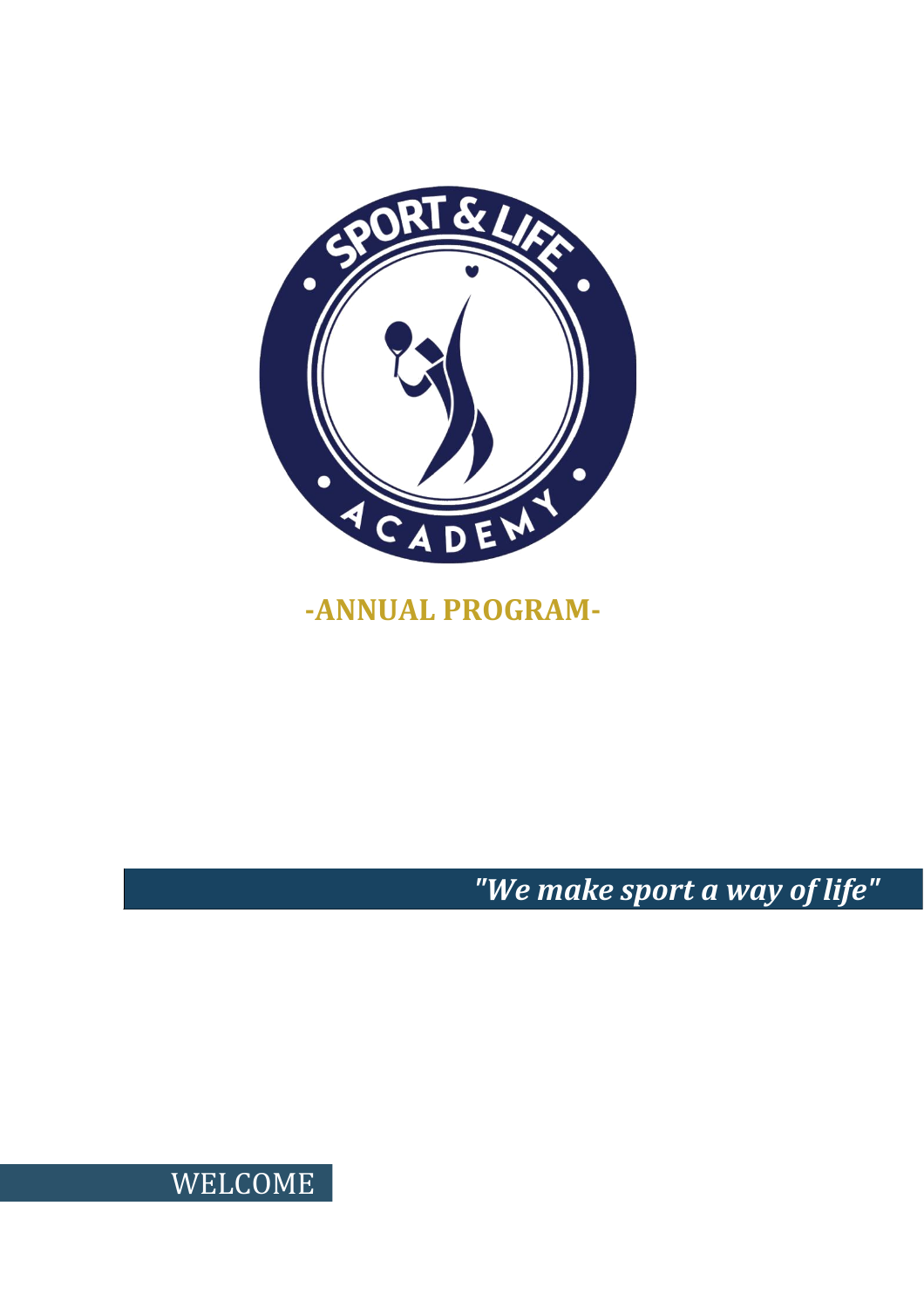**Sport & Life Academy** is a high performance tennis academy formed by the 4 pillars that we consider basic to properly develop the tennis career of our players:

 Coaches with past like players, with the formation and vocation suitable to take to the player to its maximum exponent.

Methodology of own and contrasted teaching, according to the needs that the current tennis project, aiming to develop in our players the technical, tactical, physical and mental aspects to 100%.

Tennis program adapted to the needs of each player, assigning a head coach to every 2 players in tennis and a physical coach to every 4 players in physical training, offering the player the personalized treatment he requires.

Sports facilities adapted to the needs of the tennis player. All this located in a place of high standard in quality of life (La Eliana) and in one of the most beautiful cities with the best climate of the Mediterranean Sea (Valencia).

In addition, we have a Study Program for foreign tennis players from 13 to 18 years old at the prestigious Iale International School, with capacity for more than 700 students and currently teaching to resident and non-resident players in the European Union. Iale International School is located on the premises of the tennis academy.

#### *Academy of Tennis, Residence and College, in the same center.*

These aspects make Sport & Life Academy one of the few tennis academies in the world that offers an integral service to the tennis player.

*"We've got it several times. We want to do it with you. "*

FACILITIES

# **JOIN OUR DREAM!**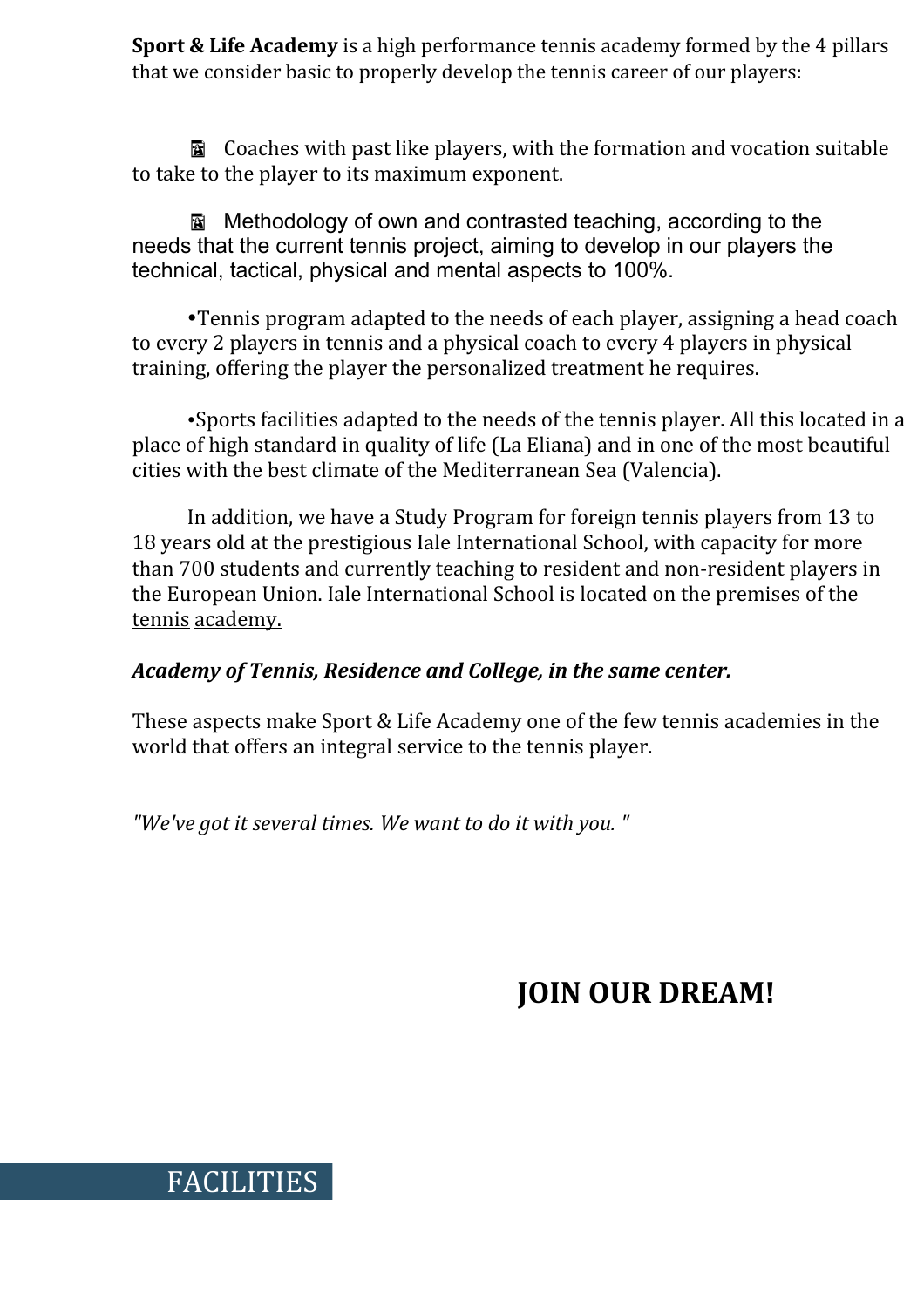At Sport & Life Academy we have the necessary facilities to develop our customized program correctly:

- 2 ITF ground tennis courts CATEGORY 1.
- 7 hard tennis courts.
- 1 ultra-fast indoor tennis court in covered pavilion.
- Sports residence next to the courts.
- International college with curriculum for tennis players next to the courts.
- Dining room for residents.
- Gym and fitness area for pilates, yoga and elasticity.
- Swimming pool and rest area.
- Rest rooms for players.
- Wifi throughout the gym.
- Sports area for physical education (football, basketball, paddle and green fields),
- Dressing rooms, lockers for players and independent showers.
- Cafeteria-Bar.
- Physiotherapy Service.
- Conference / cinema room with capacity for more than 300 people.

# ANNUAL PROGRAM

**DESCRIPTION**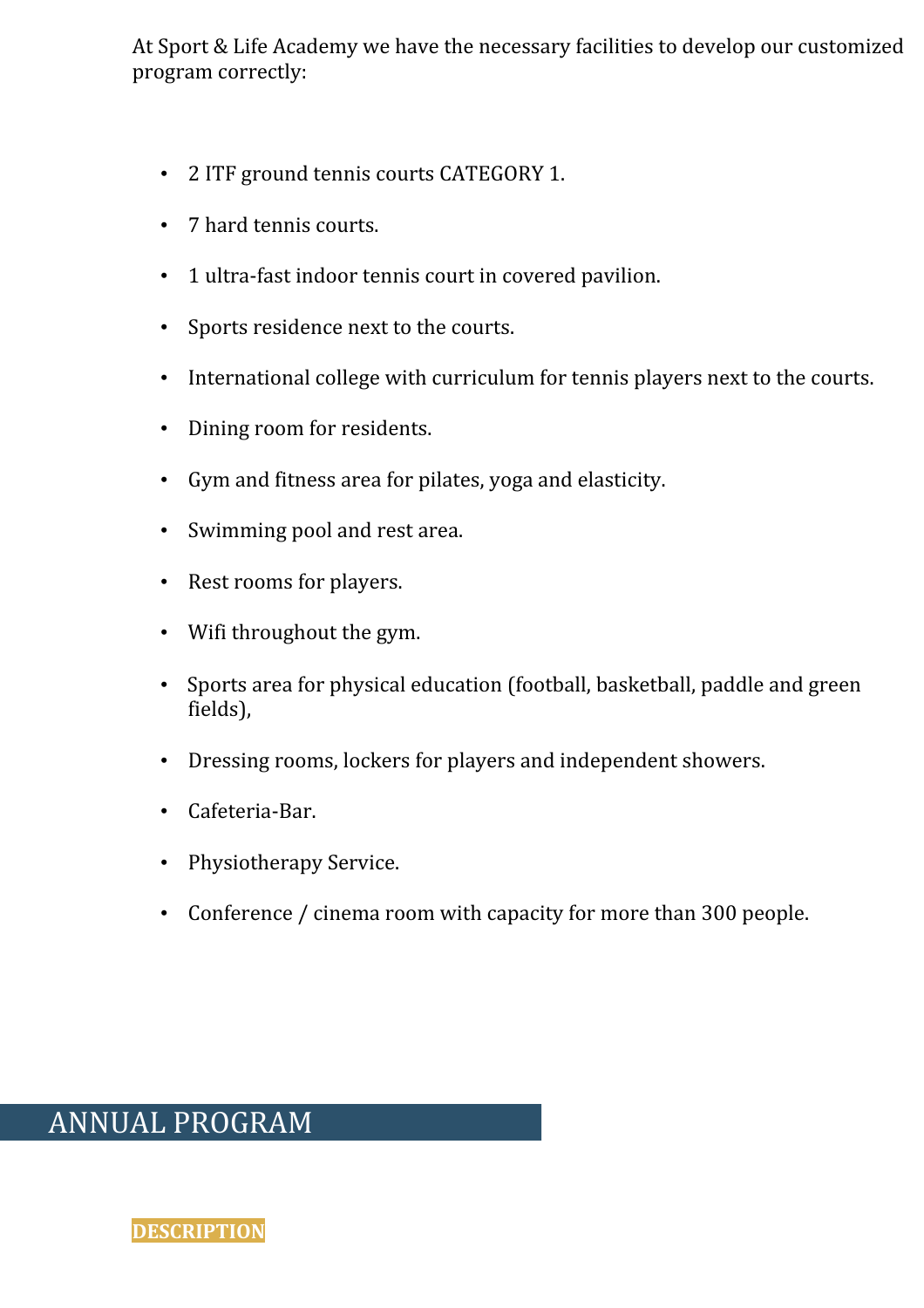The Annual Program gives our players the opportunity to train for a season with the latest methods in teaching systems, as well as compete in the best tournaments, **advised and accompanied by our coaches at all times.**

This program includes daily high performance training in which we apply the Sport & Life method to correctly develop the technical, tactical, physical and mental part of the tennis player.

The Annual Program can also be complemented by a specific curriculum at Iale International School (located within the academy) and adapted to the athlete (see annual program + studies).

The program also includes video analysis sessions, personalized tournament calendar and mental coaching.

The Annual Program starts when the player and his family wish, and can begin at any time of the year.

This program will have a duration of 12 months, and can be renewed year after year and in this case the player and / or his family who must communicate it to the academy formalizing the application for registration for the following season.

The program will be taught from Monday to Saturday throughout the course, taking into account the following holidays:

-Christmas holidays from December 23 to January 7, inclusive.

-Easter holidays 13, 14, 17 to 20 April.

-Official holidays, according to the official Spanish holiday calendar.

## ANNUAL PROGRAM

**PROGRAM**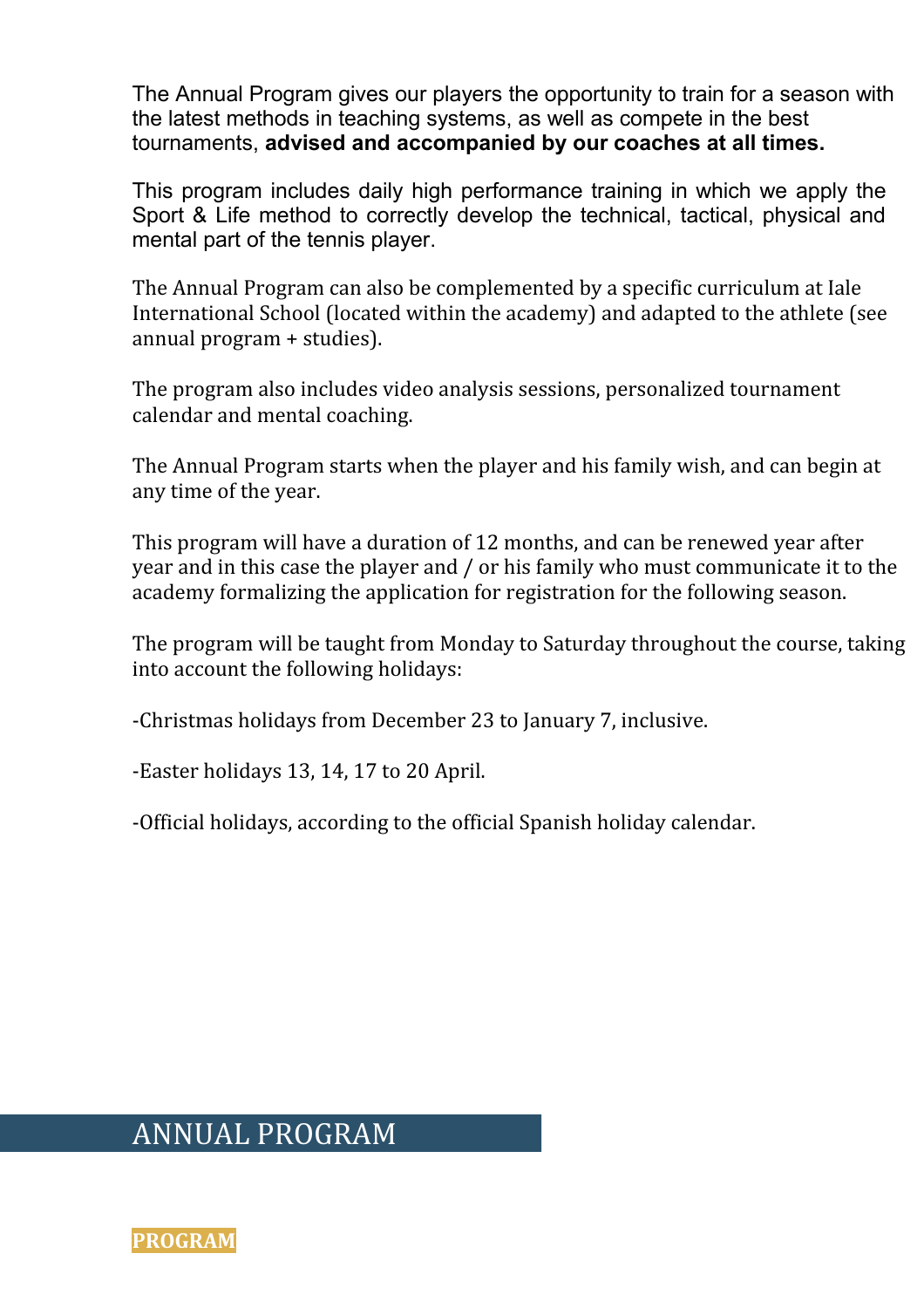The Annual Program will be developed according to the following, for 12 months.

This program is adapted to both resident and non-resident players in the academy, having the same schedules in both cases.

| $7.30 - 8.15$ am<br>$8.30 - 10.45$ am | <b>BREAKFAST</b> (only residents)<br><b>TENNIS TRAINING</b> |
|---------------------------------------|-------------------------------------------------------------|
| $10.45 - 11.30$ am                    | <b>BREAK</b>                                                |
| $11.30 - 1$ pm                        | PHYSICAL TRAINING                                           |
| $1 - 1.15$ pm                         | <b>SHOWER</b>                                               |
| $1.15 - 2.15$ pm                      | <b>LUNCH</b>                                                |
| $2.15 - 4 \text{ pm}$                 | <b>FREE TIME</b>                                            |
| $4 - 5.30$ pm                         | <b>TENNIS TRAINING</b>                                      |
|                                       |                                                             |
| $5.30 - 8.30$ pm                      | FREE TIME (only residents)                                  |
| $8.30 - 9.30$ pm                      | DINNER (only residents)                                     |
| $9.30 - 10.30$ pm                     | FREE TIME (only residents)                                  |
| 10.30                                 | END OF DAY/SLEEP (only residents)                           |

# ANNUAL PRICES AND SERVICES INCLUDED

| <b>ACADEMY</b>         | <b>RESIDENTS</b> | <b>NO RESIDENTS</b>    |
|------------------------|------------------|------------------------|
| <b>Tennis Training</b> | Consult Academy  | <b>Consult Academy</b> |
| Program                |                  |                        |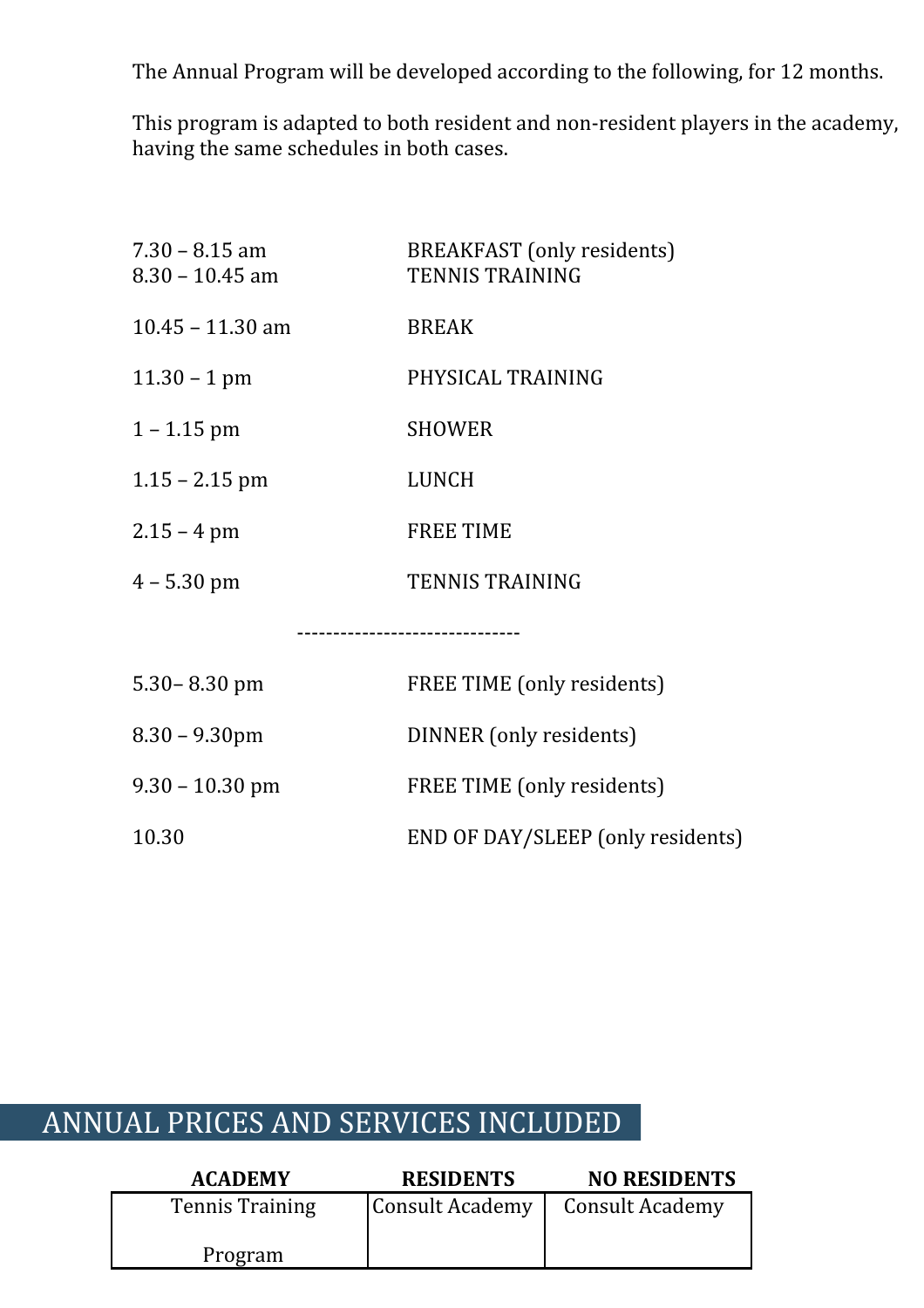| Club Membership - Use           | Included               | Included               |
|---------------------------------|------------------------|------------------------|
| of club facilities              |                        |                        |
| <b>School Program</b>           |                        |                        |
| <b>Physical Training</b>        | Included               | Included               |
| Accommodation                   | <b>Consult Academy</b> |                        |
| <b>Medical Insurance</b>        | Included               | Included               |
| Transport to an from            |                        |                        |
| Valencia's Airport<br>(Manises) | <b>Consult Academy</b> | <b>Consult Academy</b> |
| <b>Daily Transportation</b>     |                        | Included               |
| <b>Laundry Service</b>          | Included               |                        |
| Breakfast-Lunch-                | Included               |                        |
| Dinner                          |                        |                        |
| Wifi                            | Included               | Included               |
| <b>Physiotherapy Service</b>    | <b>Consult Academy</b> | <b>Consult Academy</b> |
| and Specialist                  |                        |                        |
| <b>Federative License</b>       | <b>Consult Academy</b> | <b>Consult Academy</b> |

# **TERMS**

### **1. REGISTRATION METHOD**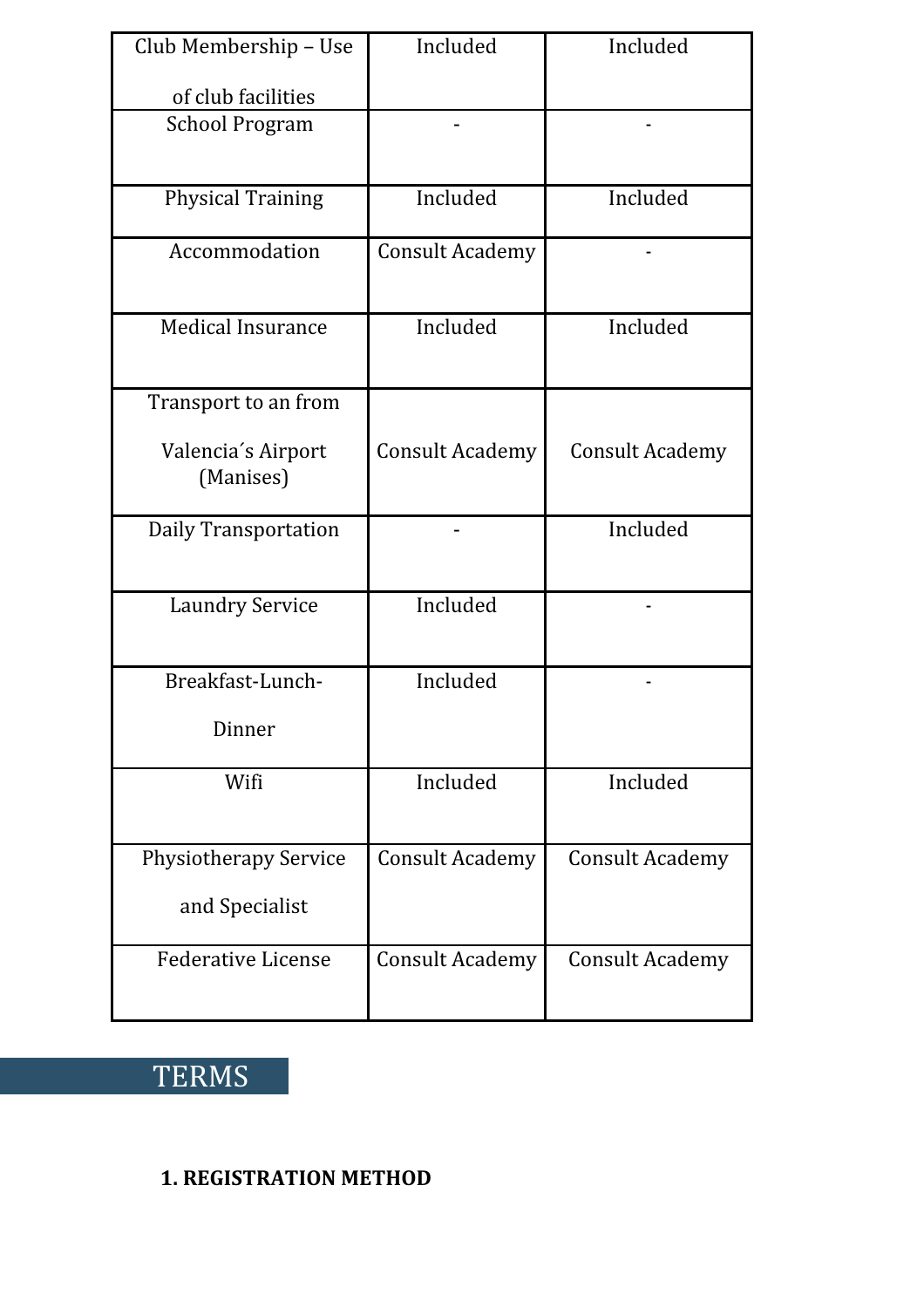In order to register a player, the Registration Application must be completed correctly and the payment corresponding to 10% of the total cost of the annual tennis program must be formalized. The application for registration must be sent to info@sportlifeacademy.com

### **2. PAYMENT METHOD**

### **OPTION A:**

10% deposit on the total cost of the selected program.

90% corresponding to the rest of the selected program before the start of the program (a reduction of 5% will be applied).

### **OPTION B:**

10% deposit on the total cost of the selected program.

40% corresponding to half of the selected program (before the start of the program).

50% corresponding to the other half of the selected program (5 months later between 1 and 5 of that month).

*NOTE: For other payment options, please contact us.*

- 3. Registration will be considered effective for the full duration of the Annual Program
- 4. The formalization of the registration implies the acceptance of the general conditions described here, as well as the code of good conduct that the coaches of the Sport & Life Academy apply.

### **5. VISA AND PERMISSION OF RESIDENCE**

Our team from the legal and administrative department will provide the necessary documentation in each case depending on the country of origin or legal residence of the player. This service will be available once the reservation for the program has been formalized along with the corresponding amount.

1.- Players registered in our academy who are nationals of the countries of the European Union, will be processed once in Spain the corresponding Certificate of Registration of Citizen of the Union (NI, E) for legal residence in Spain, provided That they will be more than three months in the Academy ...

2.- Players who are NOT nationals of the countries of the European Union, and want to be more than six months in the academy must apply personally at the Consulate /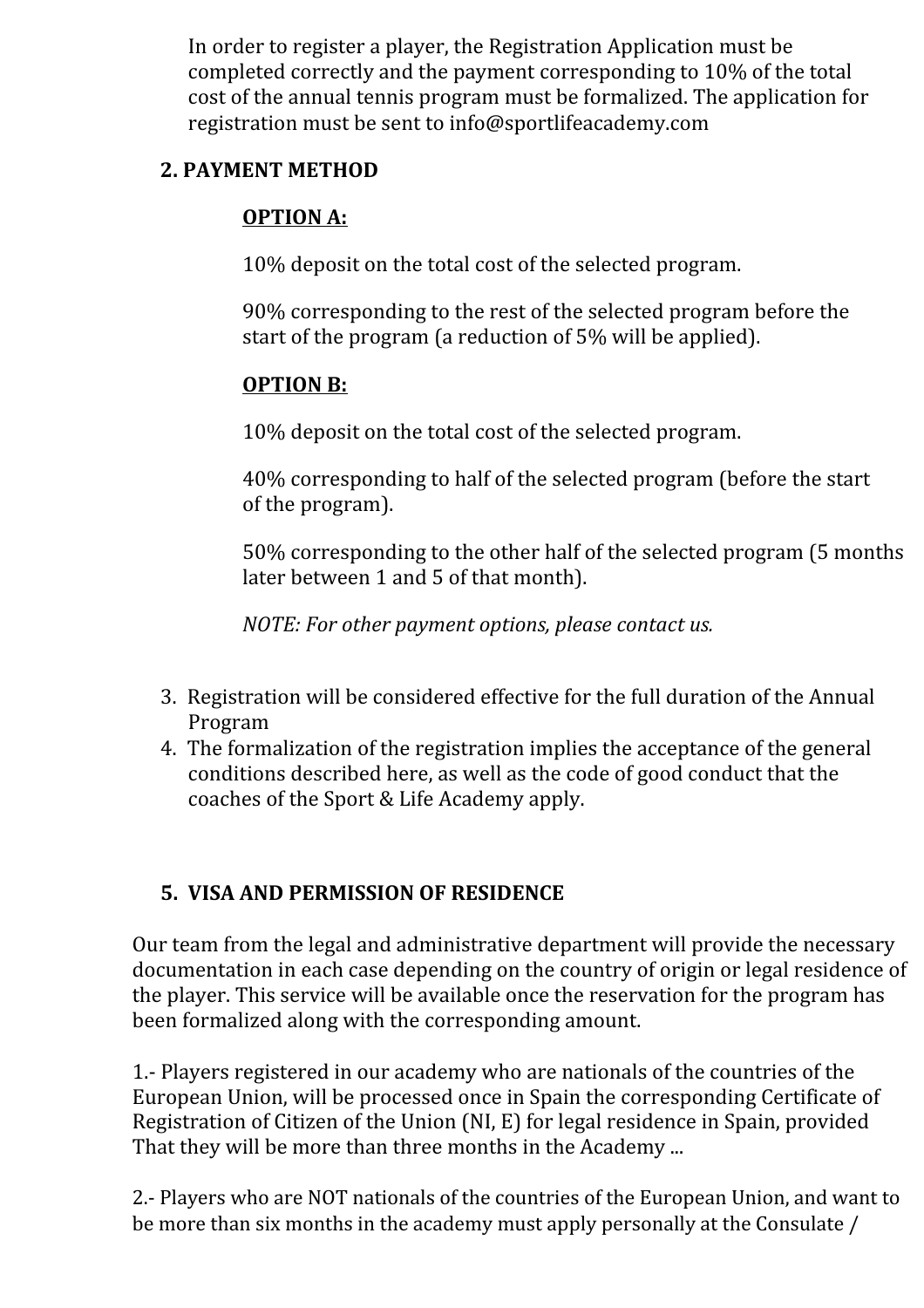Embassy of Spain in their countries of origin the following visa, for which they will need Get an appointment to present the necessary documentation:

**Visa for Stay for Studies in Spain for more than 180 days,** type and letter "D" "SLU".

This visa will allow them to live and reside legally in Spain for as long as they need as "students" and will give them the right to obtain a residence card once in our country.

3. The residence card will be renewable annually without the need for players to return to their countries to perform this procedure.

4. To obtain the study visa, the academy will provide the necessary information to the player for the proper presentation of the corresponding documentation in the Consulate.

The documents that must be presented at the consulate are;

- a) Valid passport with a minimum validity of one year
- b) Certificate of admission and registration as "student" in our Center and proof or receipt of payment of enrollment reservation, which will be issued by the Academy.
- c) Medical insurance for a minimum of one year and covered in Spain (duly translated into Spanish).
- d) Means of life of the parents of the pupil or of the pupil, if applicable, through bank certificates stating that they have sufficient resources to cover the costs of accommodation, support and studies of their children during their stay in our country translated to Spanish).
- e) Only when the player is under 18 years old, he / she must present to the corresponding consulate a NOTARY AUTHORIZATION of the parents or legal guardians, in which they will allow their child to travel to Spain to reside and train in our Academy, during the period of one year, having to respect the internal rules of the tennis academy and the center.

5. This notarial document must be translated into Spanish and duly legalized by the consulate or embassy of Spain.

a) In case that the player is over 18 years of age, he / she must submit for the purpose of obtaining his / her CERTIFIED PENALTY CERTIFICATE of his country of origin duly legalized and translated by the consulate of Spain and CERTIFIED MEDICAL OF NOT TO RECEIVE CONTAGIOUS DISEASES (duly translated ).

6. To this end, the legal department will provide the player with all the necessary information for the proper obtaining of the student visa.

7. Once the visa has been granted, each player must bring the following documents from his / her country: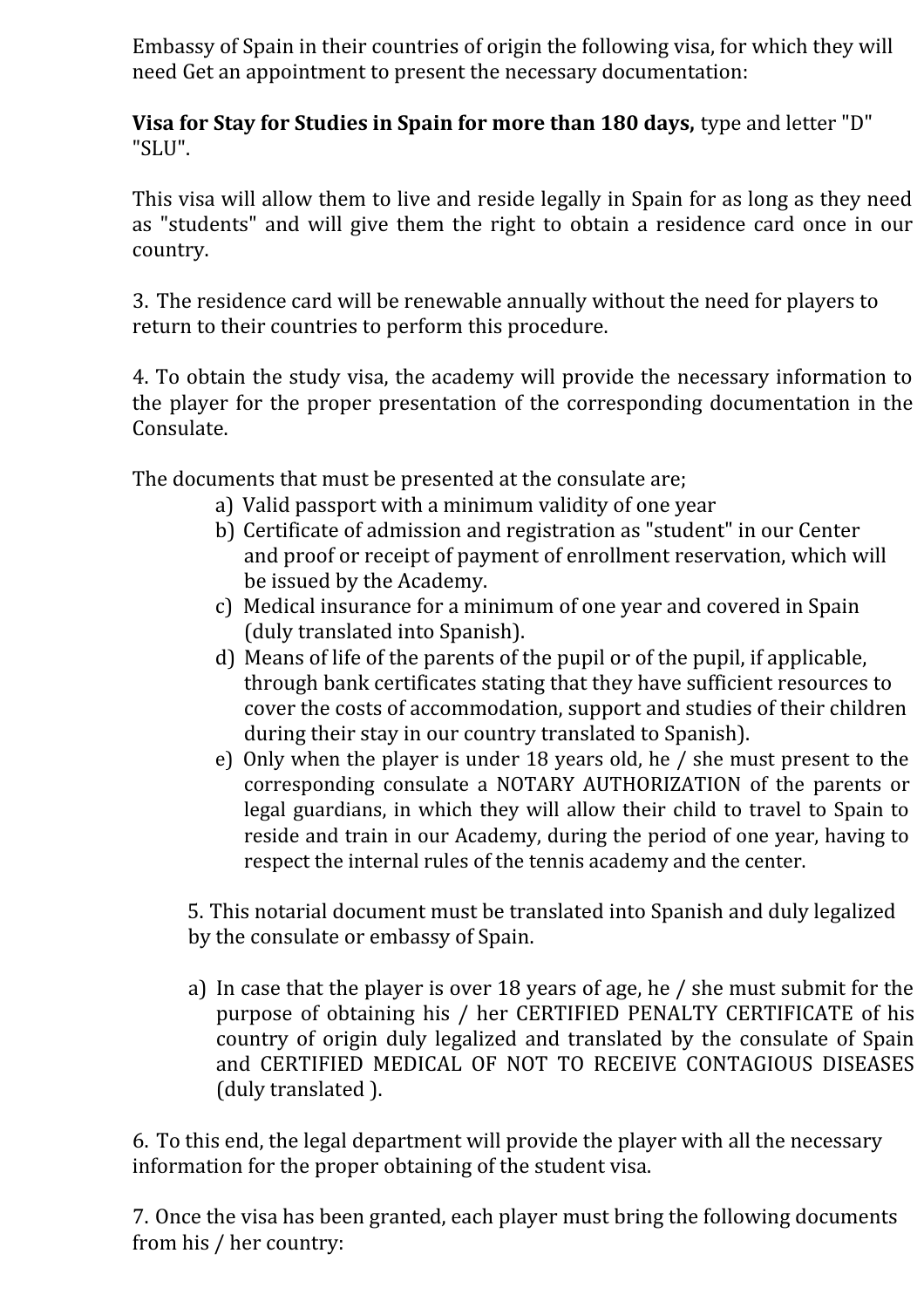- A "D" visa for studies in the passport.
- Photocopies of the passports of the two parents
- Notary authorization of the parents with the consent for their children to study in our academy.
- Consular resolution granting the study visa.

8. For all processes, visa application, residence card and annual renewal of the same, the Academy has the services of a specialized lawyer, so the completion of these procedures, have an additional charge.

9. Once the player has entered Spain with his study visa, the legal and administrative department will be in charge of advising the player in the initial process of applying for a visa and obtaining a card, as well as the subsequent renewal of the residence cards Of the players of the academy.

Residence Car Process y visado (Inicial): 250.- euros

Residential Card Process (Renovation): 200.- euros

Community Registration Process/NIE: 150.- euros

#### **7. GENERAL STANDARDS TO BE FOLLOWED BY PLAYERS**

Players of the academy should treat all people with respect, take care of their own material and of their companions and preserve the care of the sports facilities. They are expected to give the best of themselves with honesty, interest and effort, in accordance with the appropriate sports values and coexistence.

#### **8. HEALTH INSURANCE**

All players in the academy will be covered by health insurance that will allow them to receive medical assistance in the event of any injury or illness.

#### **9. INJURIES**

If a player is injured during their stay in the academy and stops training during a period of the season, this will not be a reason to return any amount for the lost training time.

#### **10. CANCELLATION POLICY**

If the cancellation is before the start of the program and the payment has been made, the amount corresponding to the formalization of the registration (10%) will not be refundable. The remaining amount may be refunded or may be used for future stays. If due to force majeure the player has to leave his / her stay in the Academy without completing the whole of the selected option, the unused amount